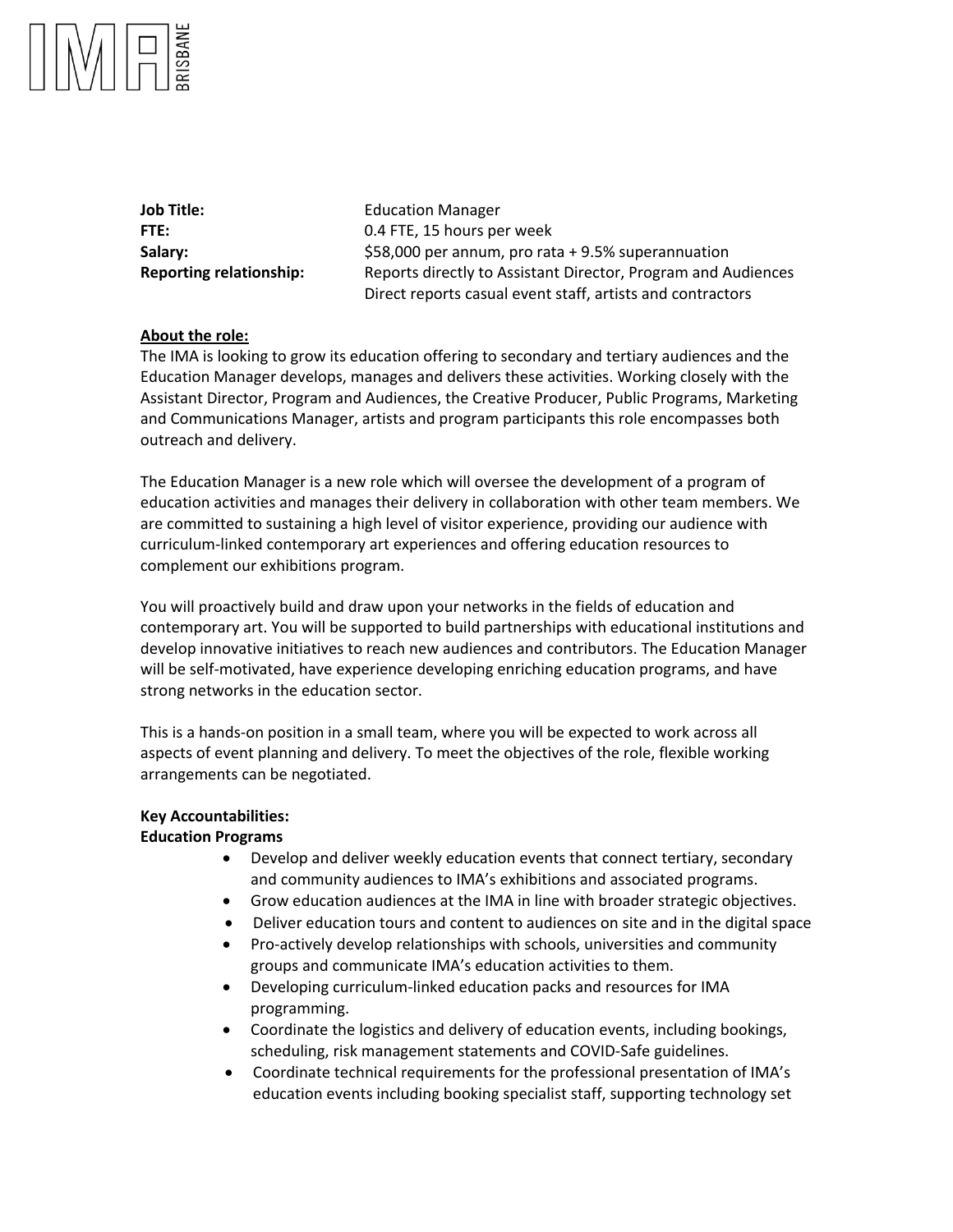up, recording and photographic documentation of programs, this may include digital delivery of programs.

- Prepare copy and promotional material for the publicity of education programs and events.
- Maintain education programs related communications with staff, participants, and stakeholders.
- Ensure programs and events are created with access, equity and inclusion in mind and that the events can be accessed by people with disabilities or access needs. This includes ensuring duty of care, safety, access and participant/staff wellbeing is part of all program development and delivery.

## **Administration and Finance**

- Manage annual education programs budget, including income and expenditure
- Prepare high quality monthly/annual reports.
- Manage and track education program attendance and surveys.
- Regularly report on all areas of responsibility.
- Research and pursue funding opportunities to expand the IMA Education offering.

### **Additional Tasks**

- Attend any IMA, stakeholder and industry events as required
- Assist on occasion with other IMA event delivery eg Annual Gala or venue hires.
- Any other duties as directed.

### **About the IMA**

The IMA is Australia's longest running contemporary art gallery, and a national leader in the visual arts sector. We play a crucial role in Queensland as the largest independent gallery in the state, and the only Queensland member of Contemporary Arts Organisations Australia.

Each year the IMA presents an ambitious annual program of exhibitions, concentrating on commissioning new works by contemporary artists and connecting them with wider audiences. We also present extensive public programs including talks, tours, symposiums, workshops, as well as educational initiatives for young people and adults. Complementing these activities is the IMA's longstanding and nationally recognised publishing program, that contributes new research to the field of Australian contemporary art and artist practices. These initiatives are tied together through a compelling online presence which includes a dynamic website featuring exhibitions, events, podcasts, e-store, and an interactive archive.

# **About IMA Education**

The IMA currently hosts a small number of school groups and tertiary students on site throughout the year. Over the coming four years, we want to increase our capacity to support education initiatives and welcome students from across greater metropolitan Brisbane.

• **Tours and Workshops**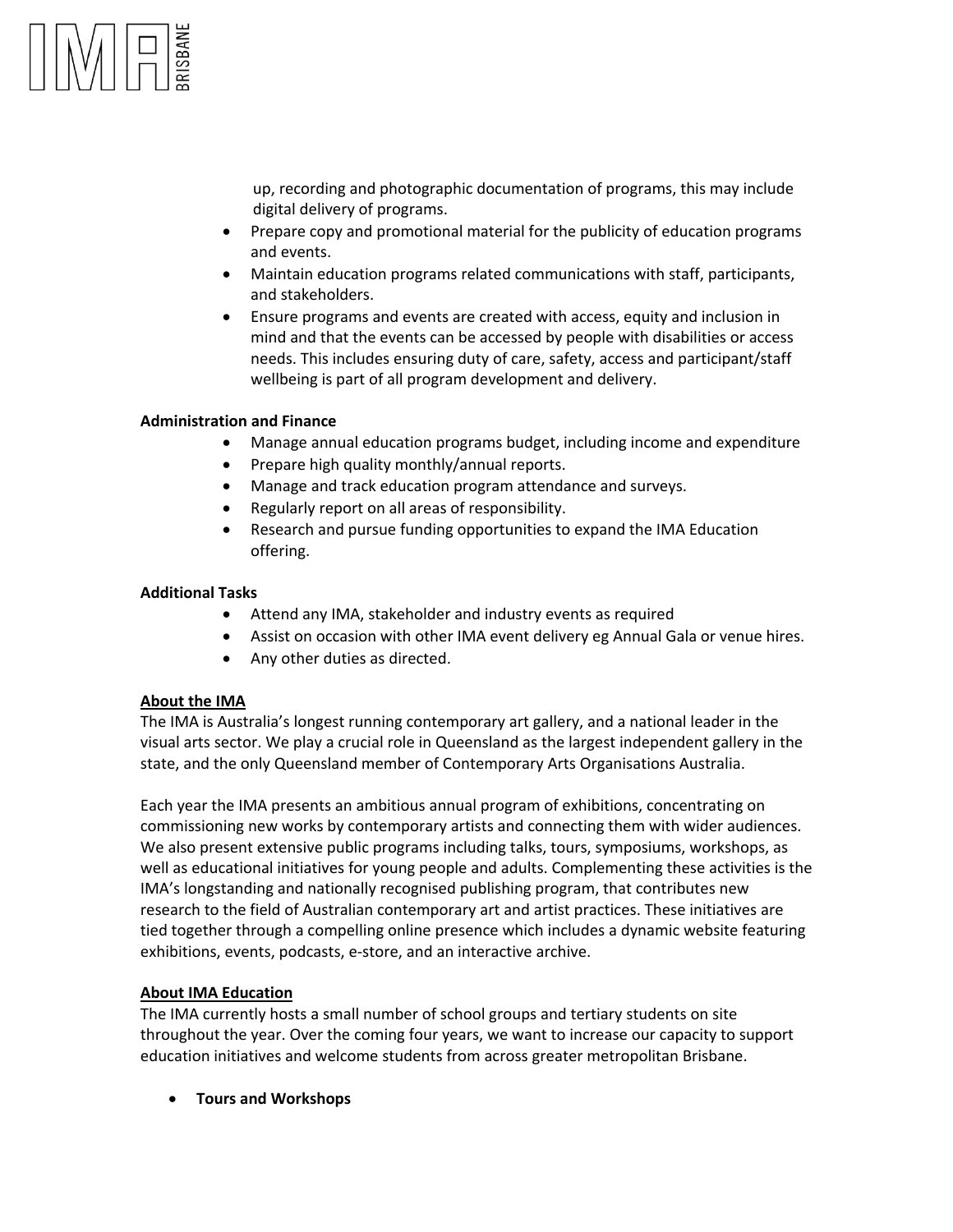

IMA tours and workshops can be tailored to your secondary and tertiary group's needs including year group, subject area and unit of study. Drawing on our annual program they offer behind the scenes insights into the exhibition making process through a curriculum linked framework.

## • **Education resources**

The IMA produces education packs, video and audio resources to support classroom learning about contemporary art.

## • **Teacher Professional Development Days**

The IMA provides exhibition-linked professional development workshops for secondary art teachers. Offering insight into the cutting-edge contemporary art practices we present and strategies for enriching students' written and practical visual arts outcomes.

## • **Outreach**

A responsibility of this role will be connecting the sector to our education offerings, booking tours and expanding our education database and relationships.

## • **Art Enquirer**

This is a digitally delivered critical writing program for high school students. Presented in partnership with Flying Arts, Art Enquirer is a week-long workshop intensive that offers digital art experiences, skills development, insights from industry colleagues, and culminates in a participant-authored publication.

### **About you**

We are looking for a candidate who is passionate about education and using their skills to bring audiences to contemporary art. A dedicated and motivated individual, you will implement enriching education programs and help shape the future of learning at the IMA.

You will have the ability to translate complex ideas into learning opportunities for a diverse range of students and a sound understanding of the Queensland syllabus. Your track record of building strong relationships, both internally and externally, will set you apart, as will your practical, hands on approach.

# **Selection Criteria**

### **(Essential)**

- Prior experience in the education sector and/or in education within a cultural institution
- Knowledge of the Queensland and national education syllabus and experience preparing curriculum-linked content
- A passion for and interest in contemporary visual art
- Highly developed written and verbal communication skills
- Excellent project management skills, including the ability to manage staff and delegate tasks
- Ability to build strong and collaborative working relationships both internally and externally